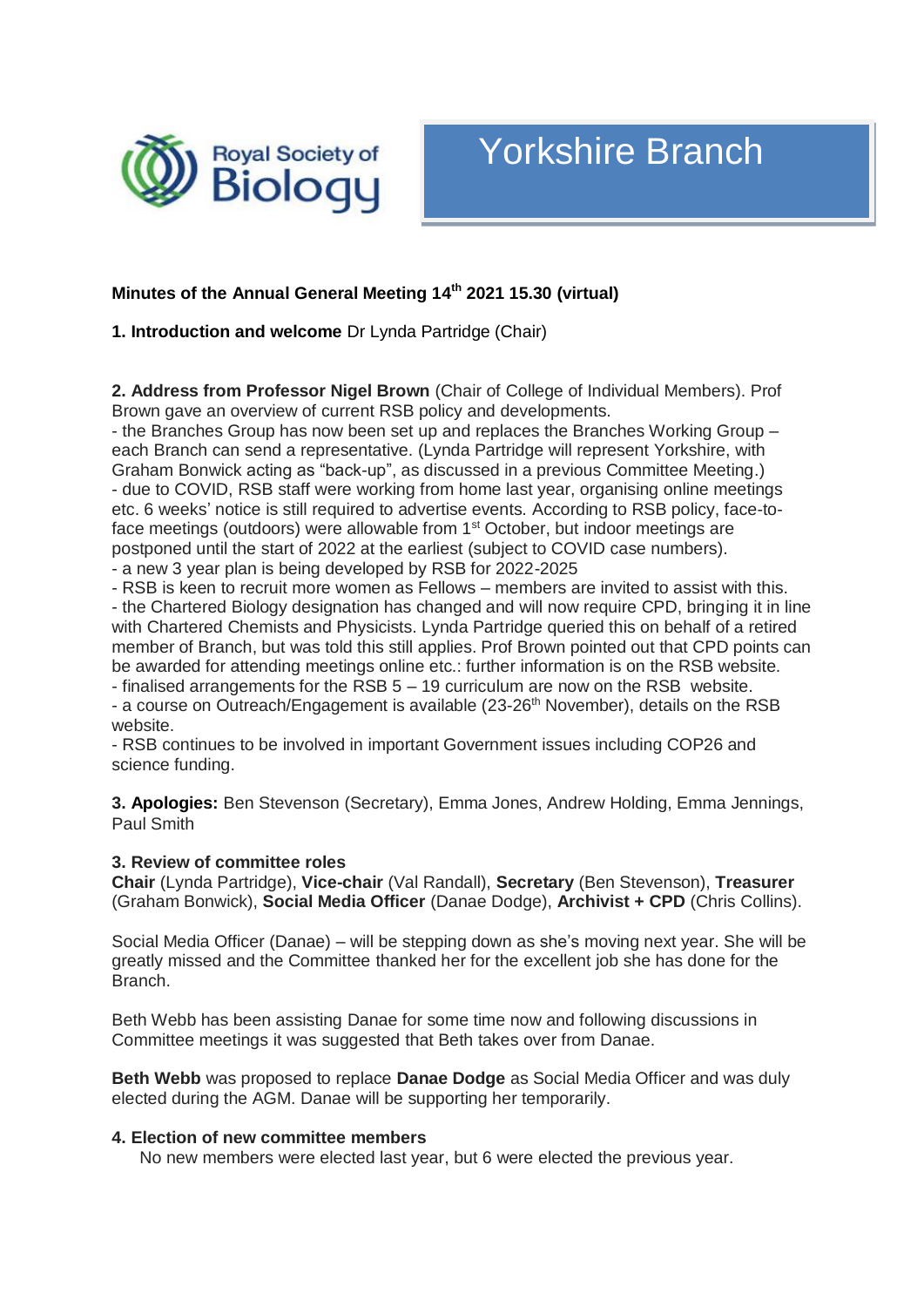# **5. Chair's Report**

Lynda Partridge reported that the Branch now has 802 members in Yorkshire. There were 5 virtual committee meetings since last AGM, all well-attended with good discussions. It's easier for people to attend virtually, although we hope to have some "blended" meetings next year, as it's good to meet face-to-face sometimes.

Minutes for the Committee Meetings are available to members on the RSB website through My Society.

# **6. Treasurer's Report**

Graham Bonwick reported that a surplus from 2019-20 of £427.90 had not been carried forward. A budget of £1000 for 2020-21 was also returned as there were no live meetings or expenditure. A budget of £1000 for 2021-22 (based on 2019-20) has been submitted, assuming that there will be at least one live event. A surplus of £105 is expected.

In response to a question from Val Randall, Graham confirmed that gifts for contributors to events could be up to a value of £10, or £50 for events with more than 100 participants.

# **7. Events Report**

The following successful virtual events were held last year:

- a. 20th March: Frontiers of Science V (joint RSB, RSC, Astrophysics). Organised by Sohan Jeeta.
- b. 28<sup>th</sup> April: Joint RSC/RSB seminar Dr Sarah Staniland (University of Sheffield) "Naturally nano – exploiting bacteria for nanotechnology and medicine." postponed from live event York 2020. Organised by Lynda Partridge, report available on RSB website.
- c. 17<sup>th</sup> June: Seminar. Viktoria McDonald Albatox Consulting Ltd "Early phase drug development." Organised by Chris Collins.
- d. 6<sup>th</sup> September: Seminar. Dr Deborah Dawson and Dr Douglas Ross Uni Sheffield "The return of otters to the Peak District." Organised by Lynda Partridge.
- e. 11<sup>th</sup> October "Meet the Committee". Organised by Danae Dodge, report available on RSB website.
- f. 13th November, Autumn Symposium "Bats: Friend or Foe?" Val Randall

# **8. Future Events**

The following events have been proposed so far:

- a) Frontiers of Science  $VI 12<sup>th</sup>$  March (Leeds/virtual?)
- b) Joint RSC/RSB seminar 27<sup>th</sup> April Professor Peter Sadler (University of Warwick) "The Elements of Life and Medicines". Organised by RSC and currently planned to be live at the University of York, but the organisers also hope make it available to those who can't attend physically.
- c) Summer outing. Harlowe Carr? tbc
- d) Autumn Symposium 2022 ideas for a theme welcome! (Food sustainability has been suggested).

## Postponed Events:

Pioneers of Biology event (celebrating 10 years of RSB and the achievements of Lady Mary Wortely Montagu at Wentworth Castle, postponed from July 2020). Staff at Wentworth Castle still keen to hold this in the future, but yet to have confirmation from RSB.

"Big Biology day" Wilberforce 6<sup>th</sup> Form College, Hull (Martin Walker organiser). Postponed from January 2022.